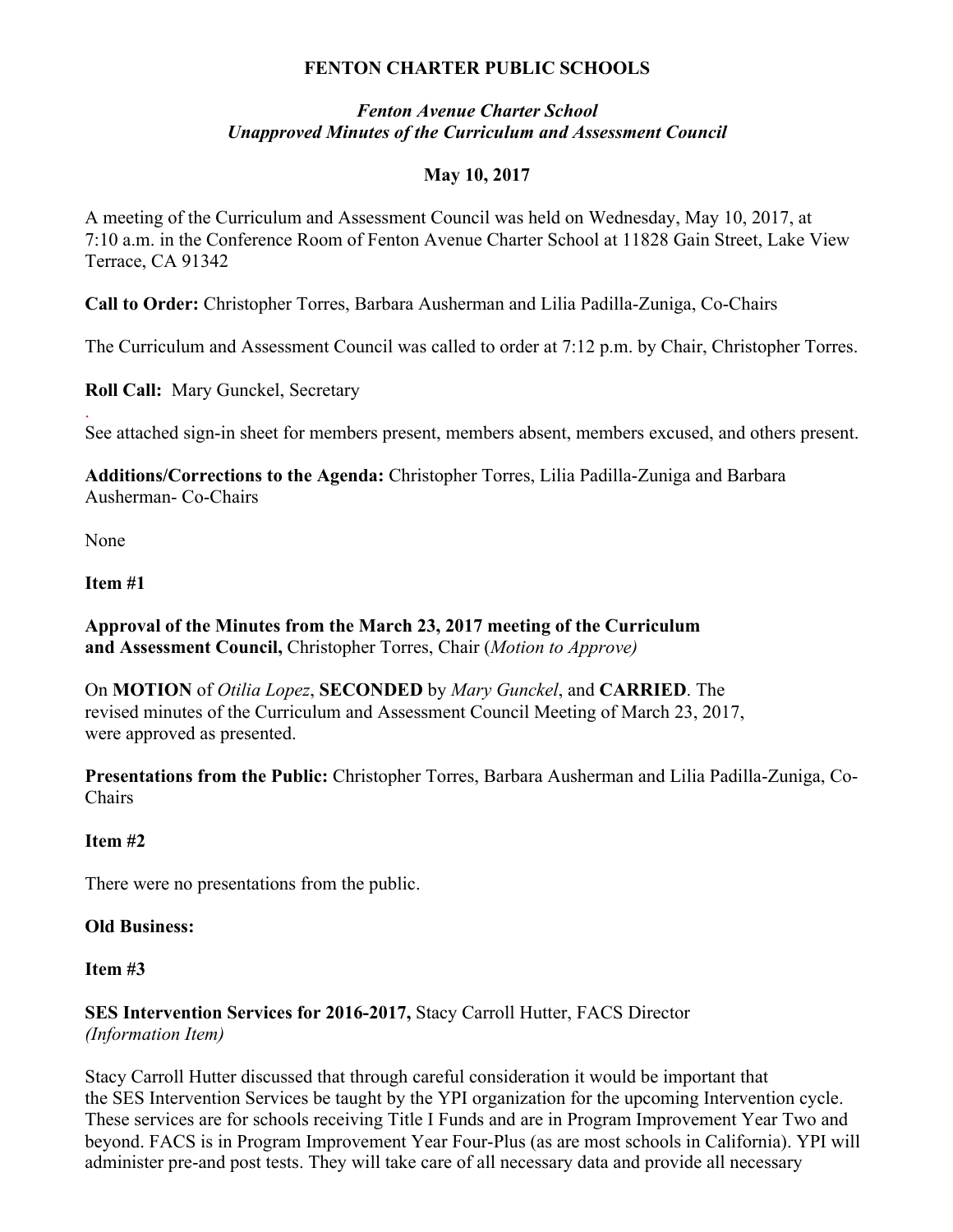documentation. The upcoming session will focus on 30-  $3<sup>rd</sup>$  and  $4<sup>th</sup>$  grade students. Spring MAP test results were used to determine students with the greatest need in Mathematics. Sessions begin May 15-June 13, 2017.

# **Item #4**

**SBAC Testing Update,** Stacy Carroll Hutter, FACS Director *(Information Item)*

Stacy Carroll Hutter discussed that SBAC Testing has been very successful. Testing will continue through May 25, 2017. Make-up sessions are already being provided for students who missed certain portions of the test.

# **Item #5**

**ELPAC Update**, Stacy Carroll Hutter, FACS Director (*Information Item)*

Stacy Carroll Hutter discussed that the **ELPAC** (English Language Proficiency Assessments for California) will be the successor to the **CELDT** (California English Language Development Test). The CELDT is the current required state test for English language proficiency (ELP) that must be given to students whose primary language is a language other than English. The ELPAC will be aligned with the 2012 California English Language Development Standards, and will be comprised of two separate ELP assessments: an initial identification of students as English learners, and an annual summative assessment to measure a student's progress in learning English. The summative assessment will identify the student's ELP level. The California Department of Education is transitioning from CELDT to the ELPAC as the state ELP assessment by February 1-May 31 of 2018.

### **New Business:**

### **Item #6**

### **Benchmark Advance Materials for 2017-2018,** Stacy Carroll Hutter, FACS Director (*Information Item*)

Stacy Carroll Hutter discussed that additional Benchmark materials must be ordered to accommodate the extra Fourth Grade class in the upcoming 2017-2018 school year. All materials have been ordered for next year which include all consumables and digital access. There are eleven sets of materials at each grade level that will accommodate future changes in class numbers at each grade level.

### **Item #7**

# **My Math Materials for 2017-2018,** Stacy Carroll Hutter, FACS Director (*Information Item*)

Stacy Carroll Hutter shared that all **My Math** have been ordered. An additional Fourth Grade set of materials has been ordered since there will be eleven-4<sup>th</sup> Grade classes in the 2017-2018 school year. The additional cost is \$2,886.31, which also includes free materials worth \$1,116.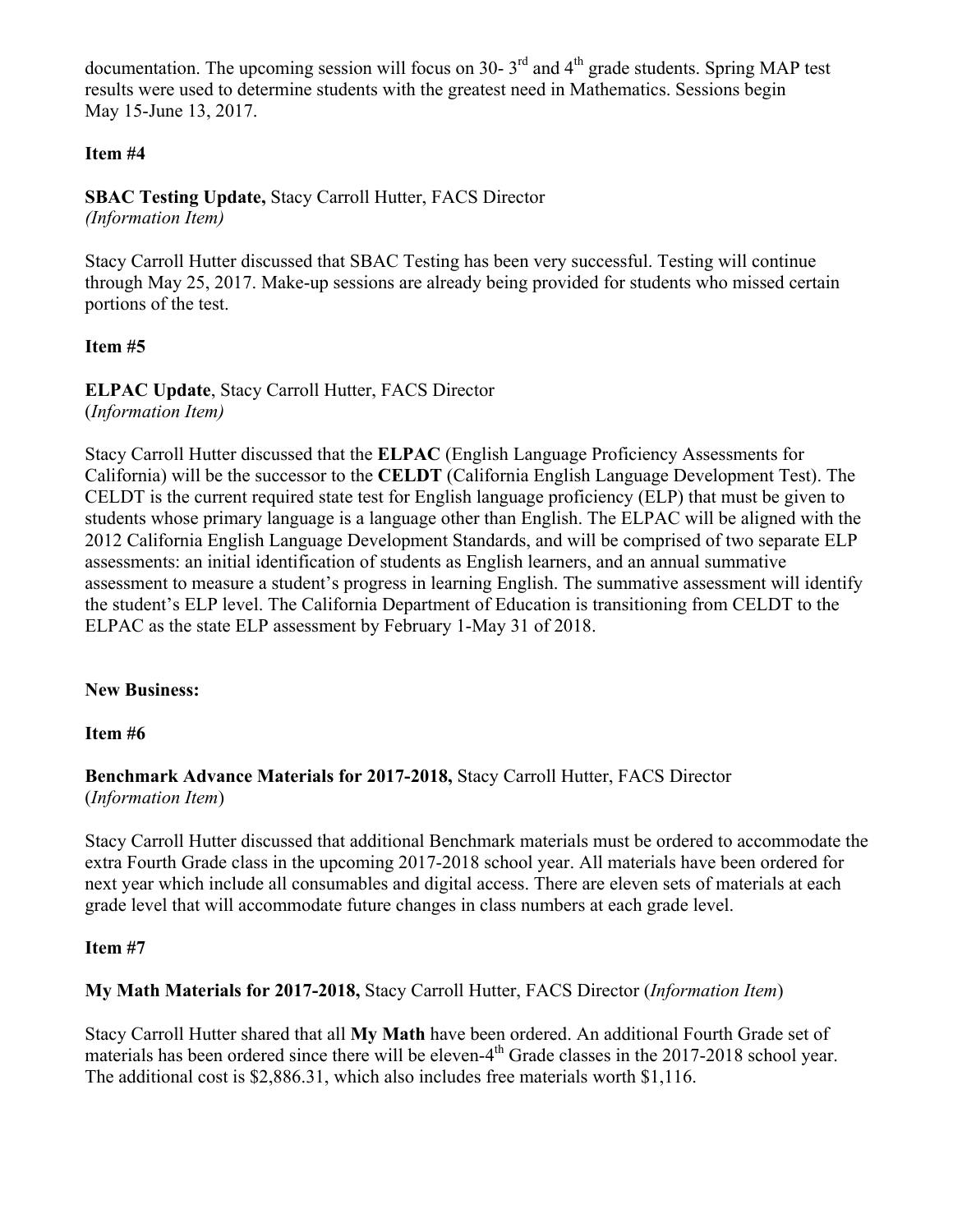### **Item #8**

#### **2017-2018 Lead Teacher Selection,** Stacy Carroll Hutter, FACS Director *(Information Item)*

Stacy Carroll Hutter discussed that Lead Teacher Grade Level Presentations will occur on Wednesday, May 17, 2017 at 2:45. There will be separate facilitators and locations for each grade level presentation. Voting for Lead Teachers will occur via a Survey Monkey at the conclusion of the presentation.

### **Item #9**

# **2017-2018 Student Reorganization**, Stacy Carroll Hutter (*Information Item*)

Stacy Carroll Hutter discussed that the Reorganization and student placements will occur on Wednesday, May 17 from 1:45-2:30 for Third Grade and Monday, May 22 at 12:45 (Minimum Day) for Fourth Grade.

### **Item #10**

### **2017-2018 LCAP,** Stacy Carroll Hutter, FACS Director *(Information Item)*

Stacy Carroll Hutter discussed that the LCAP will be completed and ready for approval at the June 29<sup>th</sup> Board Meeting. It will be emailed and ready for review and input by all staff in the beginning of June.

### **Item #11**

### **New Teacher Induction Program through LACOE-FACS Contract beginning 2017-2018,**  Stacy Carroll Hutter, FACS Director *(Information Item)*

New teachers participate in an Induction Program to clear their credential. In the past, this was done through the **LAUSD** BTSA Program and university programs. LACOE is now providing an Induction Program for new teachers. The program provides for individualized attention to each teacher, at the school site. The program is project-based and focuses on helping teachers identify best practices in their area of interest. The total cost to participate in this program is \$1,000 for participating teachers and \$2,000 for the school. The Induction Program is a year-long process.

#### **Announcements:**

Stacy Carroll Hutter shared that Lead Teachers will be discussing the implementation of the Next Generation Science Standards (NGSS). Anthony Quan from LACOE will be providing an overview of the NGSS Standards, how to read the Standards, and how to navigate the website. He will provide resources and sample NGSS activities from  $3<sup>rd</sup> - 5<sup>th</sup>$  Grade.

**Next Regular Meeting:** TBD